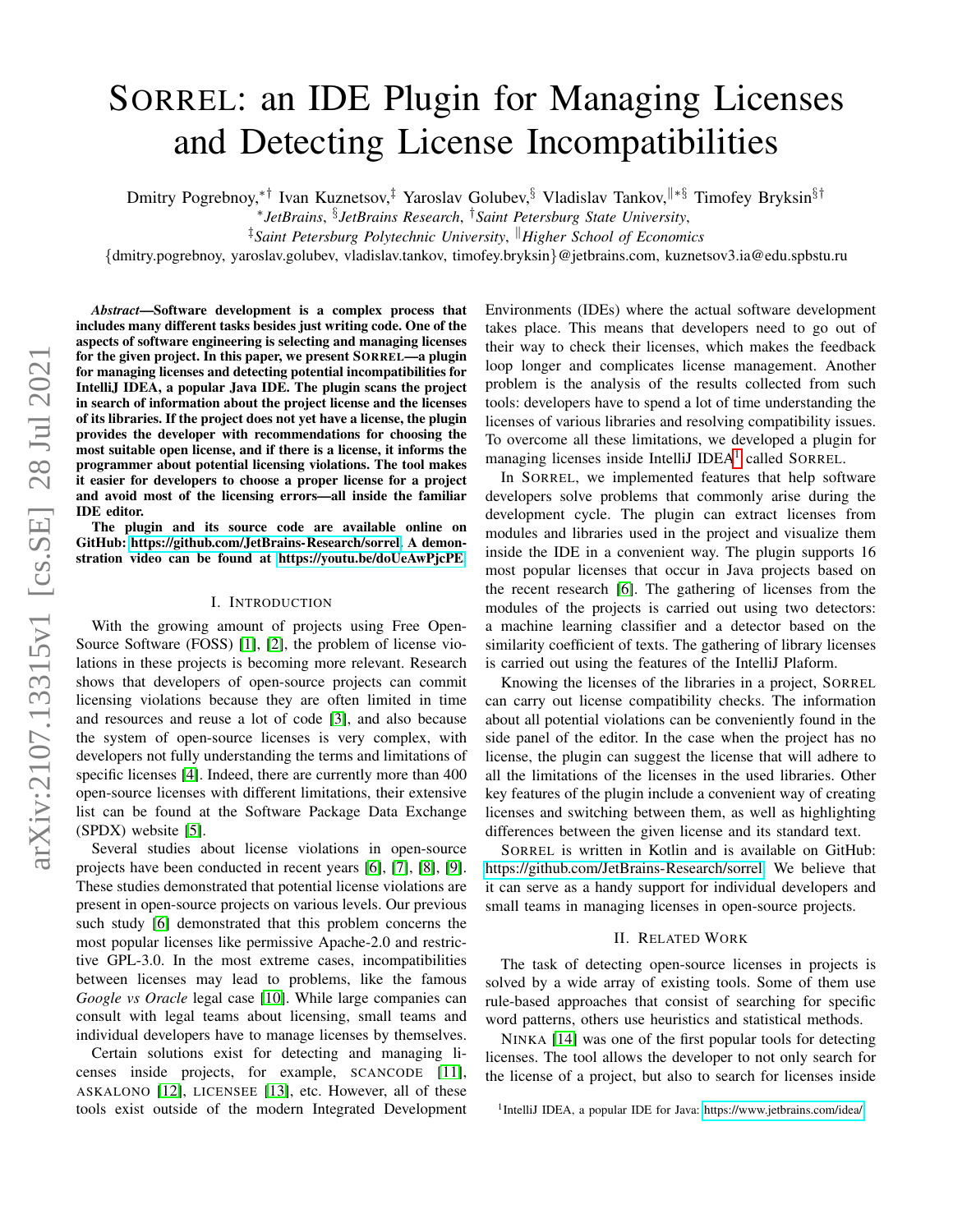the headers of source code files too. The tool uses a sentencematching approach written in Perl. Because of this, NINKA's operation time is rather long.

SCANCODE [\[11\]](#page-4-10) is a popular tool that detects all SPDX licenses based on heuristics with a rule-based approach. The tool can search for licenses not only in LICENSE-like files, but also in READMEs and other files. It also supports convenient visualization of the detection results. SCANCODE is written in Python and recently gained a lot of popularity.

ASKALONO [\[12\]](#page-4-11) is a tool based on statistical methods. The tool compares the given input text to license texts it supports using bigrams to see how similar they are. It then scores each match using the Sørensen–Dice coefficient [\[15\]](#page-4-14), [\[16\]](#page-4-15) and searches for the highest result. One of the core features of ASKALONO is its high speed.

LICENSEE [\[13\]](#page-4-12) is a tool written in Ruby that gained a lot of traction because GitHub uses it to detect licenses in GitHub repositories. The tool searches for licenses inside LICENSE files. Firstly, it tries to find an exact match with known licenses, then, if this approach fails, it uses the Sørensen–Dice coefficient, similar to ASKALONO.

All of the mentioned tools have certain advantages and disadvantages, including differences in operation time, the support of various licenses and formats, as well as the visualization of the results. However, all of them share certain limitations for developers. Firstly, these tools do not natively support detecting license violations between different licenses, as well as suggesting a project license based on the licenses of libraries, both of which are real use-cases for the endusers. Secondly, all these tools are standalone programs, which makes them applicable in a Continuous Integration environment, but difficult to integrate into an IDE workflow. To overcome these limitations, we developed SORREL.

# III. SORREL INTERNALS

SORREL is a tool for working with the licenses of Java projects inside IntelliJ IDEA. SORREL is written in Kotlin and currently supports 16 of the most popular Java licenses. The plugin can:

- 1) Detect and recognize the licenses of project's modules.
- 2) Detect and recognize the licenses of project's libraries.
- 3) Detect incompatibilities between licenses in the project.
- 4) Suggest a project license that will be compatible with all of the project's libraries.
- 5) Visualize all the licensing information inside the IDE and provide convenient features for managing licenses.

Let us now describe this functionality in greater detail.

## <span id="page-1-0"></span>*A. Detecting Licenses from Text*

An important task in determining licenses is being able to recognize a license given its text. SORREL uses two different approaches for this: firstly, it applies a machine learning classifier and if it cannot recognize the license, it uses the detector based on the Sørensen-Dice coefficient.

*1) Machine learning classifier:* The first detector uses a machine learning classifier model. To train this model, we gathered a dataset of license texts from all Java projects in the Public Git Archive [\[17\]](#page-4-16). This dataset contains projects with more than 50 stars on GitHub, more details about the projects can be found in our previous work [\[6\]](#page-4-5). To label these files, we used SCANCODE [\[11\]](#page-4-10). This tool is very accurate but rather slow, so we wanted to create a machine learning model that would learn the same labels and would be able to work faster. After the labelling was completed, we filtered out all licenses that had fewer than 100 files, in order to make the classifier more robust and focus on the most popular licenses. This resulted in 15,555 license files that altogether contain 12 most popular licenses. Their full list can be found in the README in the plugin's repository on GitHub [\[18\]](#page-4-17).

We trained the classifier in Python using the CatBoost library [\[19\]](#page-4-18). The text of each license was vectorized using *CounterVectorizer*, we used a train-test split of 3:1, the resulting model reached the accuracy of 97%. The model was transformed into the ONNX format [\[20\]](#page-4-19) and then converted into pure Kotlin for inference using the KInference [\[21\]](#page-4-20) library. An analogous *CounterVectorizer* was written in Kotlin, which allowed the plugin to infer the model in Kotlin without accessing other tools or languages, and thus work faster.

*2) Sørensen-Dice coefficient:* If the ML detector could not recognize a given license, a second detector is used based on the Sørensen-Dice similarity coefficient. The similarity coefficient for two sets of elements  $X$  and  $Y$  is defined as:

$$
DSC = \frac{2|X \cap Y|}{|X| + |Y|},
$$

where  $|X|$  and  $|Y|$  are the corresponding cardinalities of sets.

The detector based on the similarity coefficient works as follows. Each supported license contains a predefined set of words in the original text. The detector accepts the text of an unknown license as input and splits it into words. The resulting set of words is compared using the Sørensen-Dice coefficient with the word sets of the original licenses. The license counts as detected if the similarity coefficient is greater than the threshold value of 0.98. Thus, the detector requires 98% coincidence with the original text of the license and allows for minor changes to the text. This threshold value was chosen, since it is used in LICENSEE [\[13\]](#page-4-12), another tool that employs the Sørensen-Dice coefficient for detecting licenses.

The detector based on the similarity coefficient supports the same 12 licenses that the ML detector supports, as well as 4 additional ones: CDDL-1.0, EPL-1.0, GPL-2.0-with-classpathexception, and MPL-1.0. This detector is also very simple to extend: for a new license, it is only necessary to add its text and its name. The reason why SORREL currently does not support more licenses is that in order to detect incompatibilities, it is also necessary to specify compatible licenses for each new license. According to recent studies [\[6\]](#page-4-5), [\[22\]](#page-4-21), 16 licenses that the plugin currently supports cover more than 95% of projects and libraries with more that 50 stars on GitHub, which we consider to be acceptable.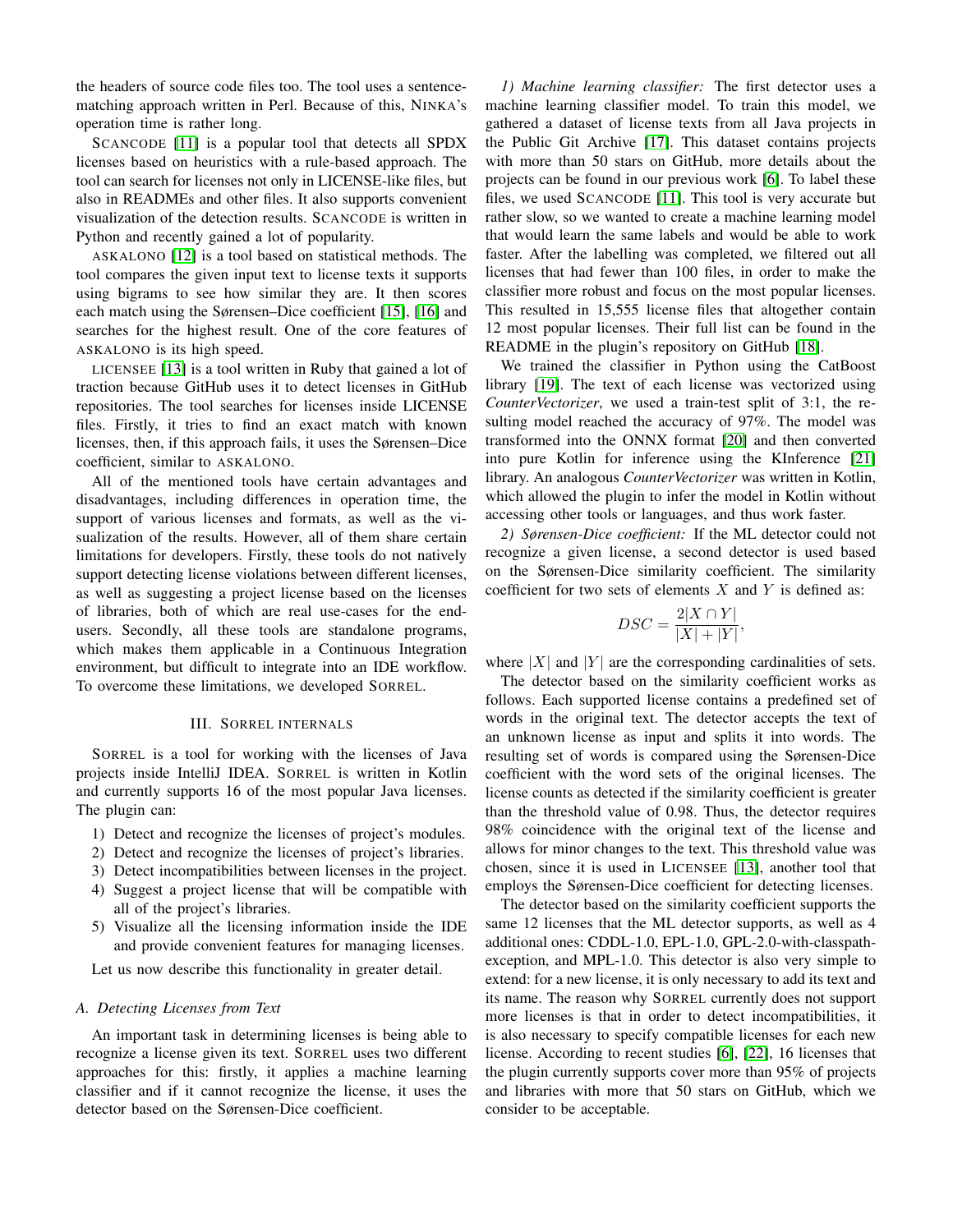## *B. Detecting Licenses of Modules*

The extraction of the information about the licenses of the project's modules happens as follows. The IntelliJ Platform provides the information about all the modules in the project. SORREL scans the root directories of each module for a file that has a name commonly associated with a license file (*e.g., LICENSE.txt*). The discovered files contain the full text of the license, which is used to determine its type, as described in Section [III-A.](#page-1-0) This process results in the list of project modules with detected licenses. If a submodule has no license, then it is assumed to have the license of its parent module. For example, if the project only has the main license in the root module and no others, then this license is assumed to cover all of its submodules.

## *C. Detecting Licenses of Libraries*

The next task is determining the licenses of libraries. The libraries are usually stored in the form of  $\exists$  are archives. In this archive, there may be a license file (similar to the license of a module) with the full text of the library license. It can be used to determine the license type, as described in Section [III-A.](#page-1-0) The archive should also contain a *pom.xml* file, which contains meta-information about the library, including the name of its license. However, there are no strictly formalized names of licenses, so the name of the same license may differ in the metadata of different libraries. If the library archive contains this file, SORREL uses regular expressions to obtain a license name in the SDPX format.

Unfortunately, in practice, libraries are often supplied without the information about their license. In this case, it is almost impossible to find out the license of the library without making requests to third-party resources. To deal with this sce-nario, SORREL uses JetBrains Package Search.<sup>[2](#page-2-0)</sup> This service indexes popular repositories and hostings for Java libraries and provides an API for obtaining complete information about a specific library, including the library license. A request to Package Search is made even when the license is already determined from the jar archive, because Package Search also provides a link to the library's homepage or GitHub repository that SORREL uses to provide the user with a possibility to learn more about the library.

## *D. Finding Incompatibilities between Licenses*

When the licenses for all the modules and libraries are detected, SORREL can carry out its main task—detect licensing incompatibilities. The plugin can detect two types of incompatibilities:

- 1) The license of the library is not compatible with the license of the module where this library is used.
- 2) The license of a submodule is not compatible with the license of its parent module.

They are detected as follows. Each possible license of a library has a predefined set of licenses that are compatible with it, *i.e.,* licenses that a module should have to use this library.

<span id="page-2-0"></span>2 JetBrains Package Search:<https://package-search.jetbrains.com/>

Using these sets, each library in each module is checked whether the module's license is compatible with the library's license. If not, a potential violation is detected. For example, AGPL-3.0 is a strong copyleft license, meaning that libraries licensed under it can only be used in projects and modules with the same AGPL-3.0 license. Therefore, if the library with AGPL-3.0 is used in the module with a permissive BSD-3- Clause license, it is a violation.

The incompatibilities between modules and submodules are detected in a similar way.

#### <span id="page-2-1"></span>*E. Suggesting the Appropriate License*

Sometimes developers are reluctant to add a license to their project, which is a problem in itself. Even permissive libraries like Apache-2.0, MIT, or BSD require the software that uses libraries covered by them to be open-source, so using them without any project license at all is almost always a violation. SORREL can help solve this problem by suggesting a proper license for the particular module or the whole project.

This is also done using the compatibility sets of licenses. The plugin gathers compatibility sets for all licenses of all libraries in the module and calculates their intersection. Since the licenses in the intersection are compatible with all the libraries, the plugin suggests them to the user.

For example, if the project with no license is using two libraries, one of which has the MIT license and the other has the AGPL-3.0 license, the intersection of compatibility sets will include the AGPL-3.0 license, which will be suggested.

#### IV. USER INTERFACE

SORREL provides the user with a graphical interface for the convenience of managing licenses. The main graphical interface of the plugin is a *Tool Window*. The window contains two tabs and provides the information about all the licenses in the project. The first tab is called *Project License* and is presented in Figure [1.](#page-3-0) It contains the information about the detected main license of the project (root module), its description (permissions, limitations, and conditions), as well as a list of detected potential license violations.

The second tab is called *Package Licenses* and is presented in Figure [2.](#page-3-1) This tab contains the information about all the licenses of libraries used inside the project, it supports a search among all the libraries and filtering by modules.

In addition to the Tool Window, the plugin provides the *License Editor Notification* panel, presented in Figure [3.](#page-3-2) This panel appears at the top of the editor when the module license is opened in it. The panel allows the user to change the license in several simple clicks using the drop-down menu, while indicating which licenses are compatible with all the licenses of the module's libraries. The panel also provides an opportunity to compare the current text of the license file with the original text of the license to check for possible differences.

Also, the plugin adds a new item into the IDE's *New file...* menu, called *Module License File*. If the project has no license, the user can use this functionality, and the plugin will detect the licenses compatible with all the project's libraries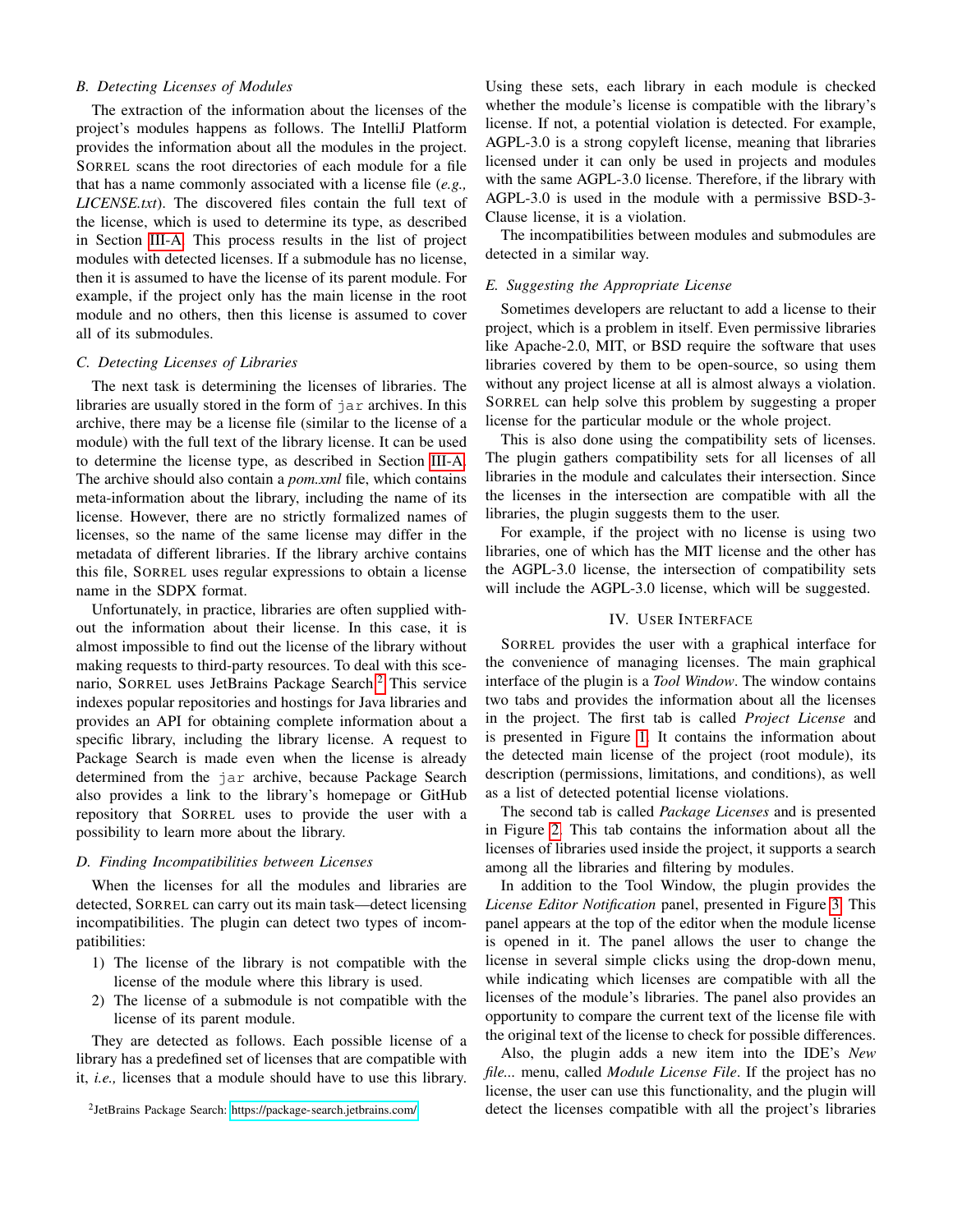| <b>Project Licenses:</b>                                            | <b>Project License</b>            | Package Licenses |                                                                                                                                                                                    |  |  |  |  |  |
|---------------------------------------------------------------------|-----------------------------------|------------------|------------------------------------------------------------------------------------------------------------------------------------------------------------------------------------|--|--|--|--|--|
| <b>Project ExampleProject</b>                                       | G                                 | -17              |                                                                                                                                                                                    |  |  |  |  |  |
| C:/Users/pogre/Desktop/ExampleProject<br><b>Root Module License</b> |                                   |                  |                                                                                                                                                                                    |  |  |  |  |  |
| <b>BSD 3-Clause "New" or "Revised" License</b>                      |                                   |                  |                                                                                                                                                                                    |  |  |  |  |  |
|                                                                     | products without written consent. |                  | A permissive license similar to the BSD 2-Clause License, but with a 3rd clause that<br>prohibits others from using the name of the project or its contributors to promote derived |  |  |  |  |  |
| <b>Permissions</b>                                                  | <b>Limitations</b>                |                  | <b>Conditions</b>                                                                                                                                                                  |  |  |  |  |  |
| $\checkmark$ Commercial use                                         |                                   | Liability        | <b>E</b> License and copyright notice                                                                                                                                              |  |  |  |  |  |
| $\sqrt{\phantom{a}}$ Modification                                   | ∽                                 | <b>Warranty</b>  |                                                                                                                                                                                    |  |  |  |  |  |

- Distribution
- $\checkmark$  Private use

#### **License Compatibility Issues**

- 1. Dependency licenses are incompatible with the ExampleProject.main module with license BSD 3-Clause "New" or "Revised" License
	- · com.epam.jdi:jdi-commons GNU General Public License v3.0 only

#### <span id="page-3-0"></span>Fig. 1. The *Project License* tab in the tool window.

| Project Licenses:<br><b>Project License</b> | Package Licenses                            |
|---------------------------------------------|---------------------------------------------|
|                                             | G<br><b>Example 1</b> Modules $\approx$     |
| Project Dependencies (6)                    |                                             |
| JUnit junit;junit                           | Eclipse Public License 1.0                  |
| ktor io.ktor:ktor                           | Apache License 2.0                          |
| SLF4J API Module org.slf4j:slf4j-api        | <b>MIT License</b>                          |
| Mockito org.mockito:mockito-all             | <b>MIT License</b>                          |
| Gson com.google.code.gson:gson              | Apache License 2.0                          |
| <b>EPAM JDI Commons</b>                     | <b>GNU General Public License v3.0 only</b> |

<span id="page-3-1"></span>Fig. 2. The *Package Licenses* tab in the tool window.

as described in Section [III-E,](#page-2-1) and suggest the most permissive one to the user. This way, even the most inexperienced user can manage their licenses and not make mistakes. In the future, the user can always change their license using the *License Editor Notification* panel described above.

Finally, the developed plugin provides another convenient way of viewing the licenses of libraries by providing hints right in the build system script. A hint with the name of the license of a given library appears next to each command that connects the library. These hints allow the user to keep the licenses in mind when adding new libraries directly in the editor. The hints are implemented for Maven, Groovy Gradle, and Kotlin Gradle scripts.

## V. EVALUATION

As a preliminary evaluation, we checked one of the the plugin's features—an ability to create an appropriate license file for a Java project without a license. Using the SEART [\[23\]](#page-4-22) tool, we have selected all Java projects on GitHub (excluding forks) that have between 10 and 100 stars. From a total of 62,247 such projects, 30,876 (49.6%) projects did not have

|                | The module license is | X BSD 3-Clause "New" or "Revised" License                  | Show diff<br>Update text |
|----------------|-----------------------|------------------------------------------------------------|--------------------------|
| $\mathbf{1}$   | Copyright             | X BSD 2-Clause "Simplified" License                        |                          |
| $\overline{2}$ |                       | X BSD 3-Clause "New" or "Revised" License                  |                          |
| $\overline{3}$ | Redistribut           | X Common Development and Distribution License 1.0          | or without modificat:    |
| 4              |                       | X Eclipse Public License 1.0                               |                          |
| 5              | 1. Redistr            | X GNU General Public License v2.0 only                     | copyright notice, th:    |
| 6              | 2. Redistr            | X GNU General Public License v2.0 with classpath exception | ve copyright notice,     |
|                | 3. Neither            | GNU General Public License v3.0 only                       | s of its contributors    |
| 8              | THIS SOFTW.           | X ISC License                                              | ONTRIBUTORS "AS IS" /    |
|                |                       | X GNU Lesser General Public License v2.1 only              |                          |
|                |                       | X GNU Lesser General Public License v3.0 only              |                          |

<span id="page-3-2"></span>Fig. 3. The *License Editor Notification* panel. The green  $\checkmark$  sign indicates that this license is compatible with all the module's libraries.

a license, which indicates the importance of the proposed functionality. We randomly selected 60 projects that have no license. We opened each project in IntelliJ IDEA and using the plugin created a license file that would satisfy the licenses of all libraries in the project. The plugin correctly created a file with a compatible license for 56 projects out of 60 (93%).

In 4 cases, the plugin was unable to select a license that satisfied all the restrictions. The main reason for this is that the information about library licenses that the plugin receives from Package Search sometimes contains inaccuracies. In all 4 cases, the service provided an incorrect *GPL-2.0* license to one of the project libraries instead of the true *GPL-2.0-withclasspath-exception* license. Because of this, one library was licensed under GPL-2.0, and another—under GPL-3.0. In such cases, a contradiction arises and it is impossible to choose a suitable license for the project.

In the end, we believe that SORREL fulfills its task and can help developers create a correct license for a project in just several clicks with a decent accuracy, and therefore even an inexperienced developer will not make a mistake.

## VI. CONCLUSION

In this paper, we present SORREL—a tool for managing licenses and detecting potential license incompatibilities. The tool was implemented as a plugin for IntelliJ IDEA and works with Java projects. To determine a license type from its text, SORREL uses two detectors: a machine learning model and a detector based on the Sørensen-Dice similarity coefficient. Currently, the plugin supports 16 most popular Java licenses. Using the information about licenses in the project, the plugin can detect potential incompatibilities between them and suggest possible license for the project if it has none.

SORREL can be further extended in a number of ways. We plan to add the support for more licenses (including the case of double licenses) and conduct a full-scale evaluation among users to see what kind of violations our tool is able and is not able to discover in the projects of small teams and individual users. It is also of interest to perfect the machine learning classifier in the tool: more experiments are needed to obtain the optimal thresholds, moreover, the detection thresholds can be changed by the user to indicate how conservative or how risky they want the detection to be. Finally, we plan to support SORREL's functionality in continuous integration as a part of JetBrains Qodana [\[24\]](#page-4-23).